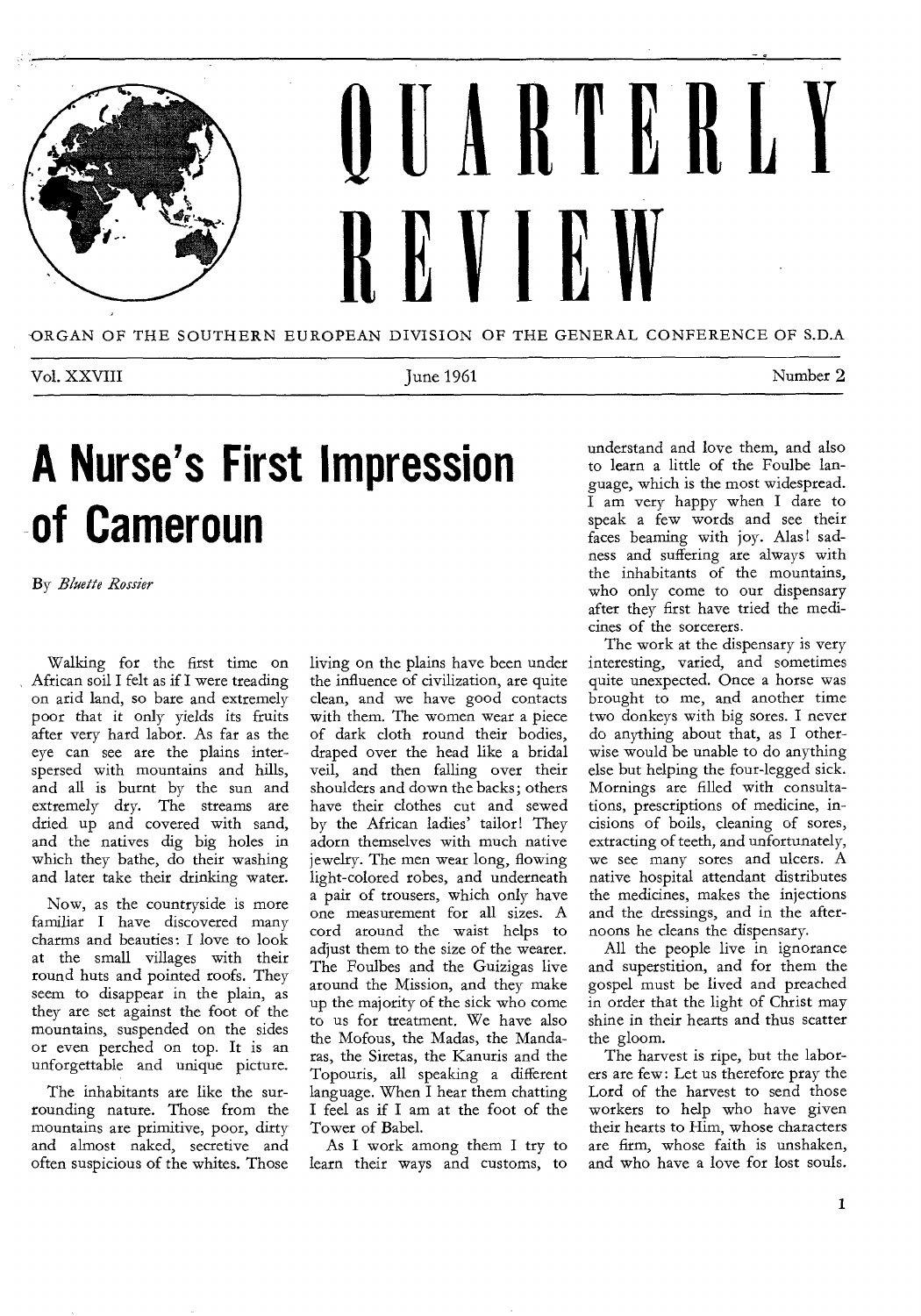# **Dedication of the Church in Tamatave, Madagascar**

By *Henri Long* 

The church in Tamatave had been waiting a long time for this day, as for several years the members had gathered for their services in a building which was more like a small fortress than a church. It was really a large block of concrete flanked by two square towers of unequal height, without door or windows and completely exposed to rain and wind. Every time I went there I could not help thinking of the unfinished tower about which Jesus speaks in one of His parables, a silent, yet eloquent testimony to the lack of foresight on the part of its builder. Worried by the authorities who wanted to see the church finished, as it is on the main highway of the new part of town, the Tamatave Mission at last was thankful to hear that a special appropriation from the Division would be made available, and P. Girard announced at the beginning of 196o that we would soon have a proper church building in Tamatave. One of our church members, Brother Dalais, is an architect, and he undertook to make plans for the rebuilding of the former construction. Today, when we look at the finished building, we can do nothing but rejoice, because he has succeeded in making a veritable architectural transformation, which can be seen by the accompanying picture.

In this building there is an apartment now for the mission director, and it also has been possible to install the headquarters of the Tamatave Mission here. For many years the Mission offices were located at our secondary school in Ambatohara-



*The New Church in Tamatave* 

nana, about 4o km from the great Malagasy port.

Our financial situation had not allowed us before to construct a house where we could have an apartment and the offices for the Mission in the city of Tamatave, but now, thanks to the skill of our brother, the architect, the towers which before had sheltered only the owls, have been made into human habitations.

Sabbath, October 8, 196o, was the great day of dedication. From early morning a great crowd of faithful believers had been arriving from near and far to join the happy members of the Tamatave church. Brethren P. Girard, the union president, R. Collin, the union secretary-treasurer, E. Villeneuve, H. Salzmann and J. Ramamonjisoa came from Tananarive for the occasion as well as representatives from the Malagasy field, who all took part in the great feast.

All were agreeably impressed by the interior arrangements. The architect had succeeded in making them modern and yet kept the solemnity which befits a church. When the pastor is preaching, he has before him a simple pulpit resting on three tubes, and is only separated from his assistants by a few steps. At his

right hand is the baptistry, always visible, and yet installed in such a way that the baptismal candidates, once the rite is completed, can leave the hall by a door just at the side of the baptistry, thus being able to get out of the congregation, making the ceremony more solemn.

The dedication service was conducted by G. Haberey from the Division, who with simplicity and conviction reminded the audience of Jacob's experience at Bethel. This church, he said, ought to be as the simple stone set up by Jacob, an image at once of the house of the Lord, the door to the heavens, and the place where the voice of the Lord can be heard. A fervent prayer by P. Girard consecrated the church to the service of the true God.

In the afternoon at three o'clock, representatives of the government and the city authorities were received officially. This was a pleasant service in which several persons spoke. Brother Villeneuve told briefly the history of the Advent work in Madagascar; Brother Ramamonjisoa called to mind the names of the pioneers by whose efforts this day of joy was made possible: Brethren Raspal, Bureaud, Long and Bénézech, just to mention a few. Brother Collin spoke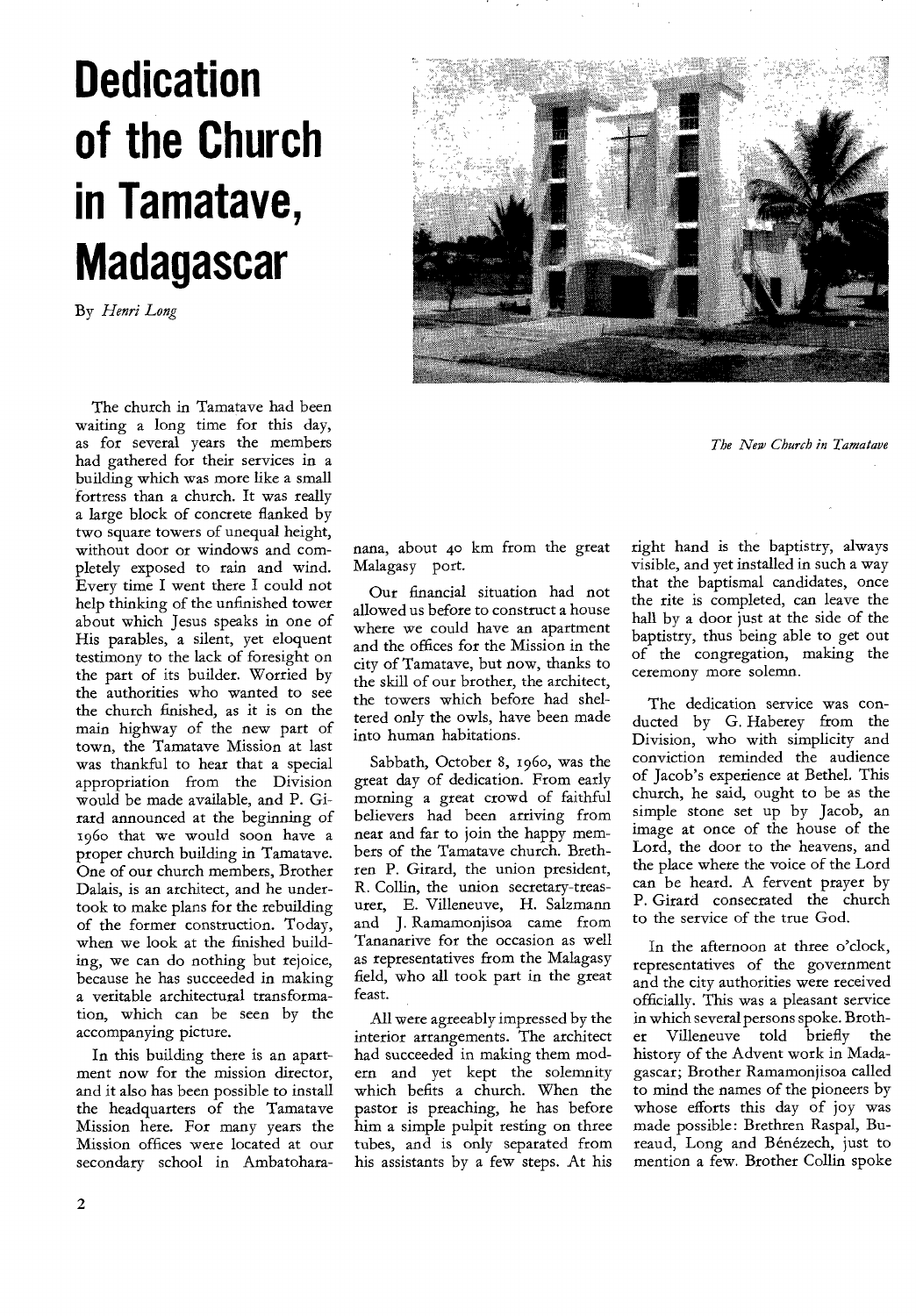at last of figures, but with such tact and simplicity that it was not difficult for the translator to convert the most important sums into Malagasy money, which had been set aside by the Advent organization in Europe for the development of the Malagasy Mission. "Since 1954," he said, "more than CFA 89 million have been brought to Madagascar for the construction of many buildings and for the support of the local missions. The salaries and expenditures of the missionaries are not included in this sum, since they are appropriated directly from the Division." After that the representative for the mayor expressed the good wishes of the city authorities for the further success of the work of the Advent Mission in the city of Tamatave, as well as the thanks of the city council for the imposing building which adds to the beauty of Tamatave.

Brother P. Girard brought the services to a close by thanking all those who had cooperated in making this undertaking a success, and took advantage of the occasion to explain to the visitors the meaning of the sentence chosen by the church as its motto, and which stands out conspicuously at the front of the pulpit: "Behold, I Come Quickly." He said, that he hoped this church would contribute to the quick realization of this century-old wish of the true church.

The wonderful solos and choir pieces rendered by the Tamatave church and by the Ambatoharanana school were greatly appreciated by the audience. When the ceremony was finished we could not refrain from sending up silent prayers to God, thanking Him for having permitted the complete realization of this project to which we had consecrated all our efforts throughout the year.

Now, when all the visitors have gone, we find ourselves alone with the task, but with a magnificent help in our work, which we will use in proclaiming the message of the eternal gospel in this big city. An evangelistic campaign was started at the beginning of November 1960. We count as always on your prayers and your generous cooperation, in order that the pure light of the Truth may always shine brightly in this big island.

It may seem strange to some that there is need for Dorcas work in a country like Switzerland abounding in good things, and the fact is that the possibilities of earning money have never been as good as they are today. But this must not deceive us, because wealth also has its drawbacks, and often this very easy situation becomes an obligation.

**Welfare Work in Switzerland** 

The Dorcas workers have ever the need of others in mind, and are ready to aid if necessary. Their motto is: "Let us not be weary in well doing" (Gal. 6:9). Inspired by these words from the Bible many of our Dorcas workers last year approached the work from three angles. First of all, they tried to help any needy situation found in our own country; furthermore, as much work was done for our members in the Eastern countries as circumstances allowed; and the many requests from the mission fields were never turned down. For these fields material for bandages is mostly in demand, and many boxes were filled and sent to faraway mission stations in Africa.

Our Dorcas leaders always face the problem: How can we ask the women, who have so much to do in their homes, to do welfare work as well? But they are very resourceful, and some churches have as their motto "Every week an hour for Dorcas", which has been very effective. In one church we have a member, who not only gives fiftytwo hours a year for welfare work, but has actually given four hundred eighty-three hours in one year. This example has inspired others, and it really has been surprising how much work has been done during these past years.

In Switzerland the cost of living has risen because of the abundance of work, and this is especially felt in families with many children, and by those living in mountainous regions. Here industry has not developed so much, and therefore salaries are smaller, so ample opportunities present themselves for willing hands to help.

By *Hugo Moschinger* 

Our Dorcas members prepare clothes, linen and knitted things which they hand in at the welfare centers in the valleys before winter sets in. From these places the things are handed out to needy families, which are extremely appreciative. The articles from our Dorcas Societies are very much desired because most of them are new, and even poor people prefer to have new clothes instead of secondhand ones.

Very much in demand are the "infant baskets" which contain everything an infant needs the first year of its life. The Zurich Dorcas group gave four such baskets in 1958 to the social welfare organization in the Graubunden district. In 196o the Basel Dorcas Society gave five to the official youth organization. These infant baskets, which contain only new things, are each worth about SFr. 3oo. Our members like this kind of work very much, and one sister made up and paid for such a basket herself.

How much these baskets are appreciated can be seen from the letters of thanks from the happy recipients. The first such basket was given to a family with many children. The mother had just given birth to twins and had only prepared for one child, so her joy was great when she received a basket with everything for a child from the Dorcas Society of the Seventh-day Adventist Church.

To these activities are added much work for other welfare organizations, such as for children's homes, in homes for alcoholics, and visiting prisons. Much of this work is done in co-operation with the existing welfare organizations in the country, and this is much appreciated by the authorities, who in reciprocation grant permission to collect for missions during the Ingathering Campaigns.

So we see that even in a modern welfare state the diligent hands of the Dorcas members find much to do, and the great joy thus created in others is already ample reward here on earth.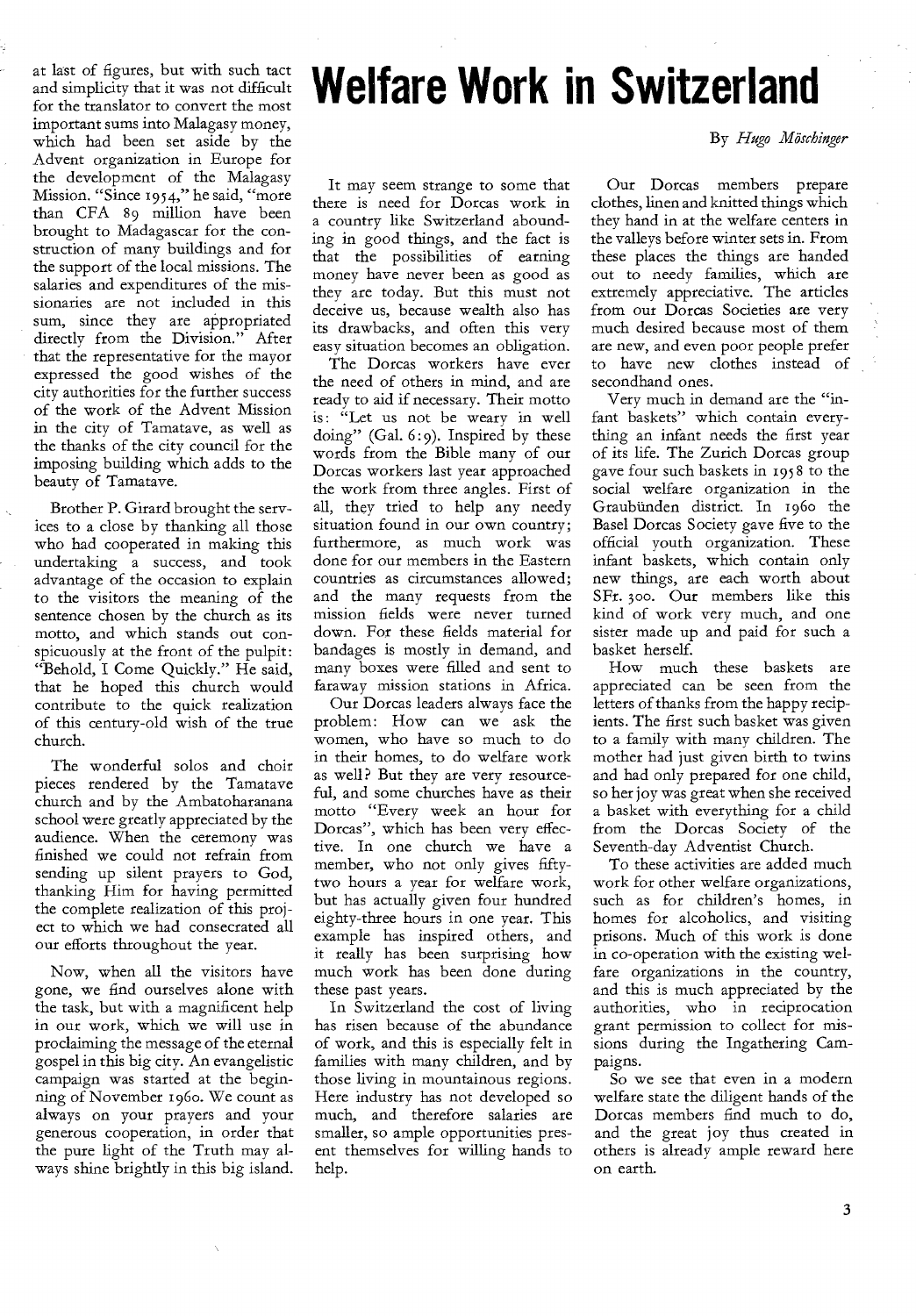**ale Beheld His Glory»** 

By *0. Uebersax* 

Spurred on by the words of  $\overline{1}$  Sam.  $14:6:$  "For there is no restraint to the Lord to save by many or by few," we conducted last year a campaign for Christ in the German-Swiss Conference. A great help to us was the beautiful color film "We Beheld His Glory", which Elder George Vandeman had shown so many times during his campaigns in London.

Our aim was to attract the many people who usually do not visit religious meetings, and thus interest them in Christ and get them to attend the meetings which followed the showing of the film. The following passage from *Gospel Workers,* pp. 345, 346, was a great encouragement to us:

"In the cities of to-day, where there is so much to attract and please, the people can be interested by no ordinary efforts. Ministers of God's appointment will find it necessary to put forth extraordinary efforts in order to arrest the attention of multitudes. And when they succeed in bringing together a large number of people, they must bear messages of a character so out of the usual order that the people will be aroused and warned. They must make use of every means that can possibly be devised for causing the truth to stand out clearly and distinctly. The testing message for this time is to be borne so plainly and decidedly as to startle the hearers, and lead them to desire to study the Scriptures."

Following this counsel we went to thirty different cities and villages trying to waken a desire in people to know more about Christ and the Bible.

Our first meeting, held in Schaffhausen, showed us that the film was able to draw many people, and for the second evening in that same town we had to rent a larger hall. When afterwards in Winterthur we had to pack 300 persons into a hall designed to seat only 15o, we knew that we had rented halls that were too small everywhere. Fortunately, we were able to find bigger accommodations in most cities, as for instance in Basel where 1000 persons were present, or in Zurich where the large Congresshall was filled with 1700 visitors. In the towns, however, where we were not able to get a larger hall, we had to turn people away telling them to come again at the next showing of the film. When this was impossible, it happened several times that people went from one village to the next in order to see the film.

By means of this film we have been able to reach about 14,000 people with the gospel. Besides this, we gave each visitor a leaflet of the "Voice of Hope" with an invitation to enroll in the Bible Correspondence Course. At all the meetings an earnest appeal was made to the audience to accept Christ as their personal Saviour, and prepare for His soon coming. In fifteen of the thirty places where the film was shown, we were able to follow up with evangelistic meetings, which in most places were met with great interest.

In Rorschach, for instance, where six hundred people were present at the showing of the film, about 15o to i8o persons came to the following lectures. The same happened in Schaffhausen, Winterthur, St. Gallen and Burgdorf.

As regards finances, we were happy that half of our expenses were covered by the collections taken. We spent about SFr. 15,000 on hall rents, handbills and advertising, and we received about SFr. *7,750*  in collections. In all, 95,000 handbills were printed and distributed by willing church members, the young people and children. Apart from a few who refused to use the film in their efforts, we can say that most looked upon it as an asset in the preaching of the gospel.

Our workers have had many interesting experiences in connection with these campaigns, but only one, which took place in a good Catholic village in Eastern Switzerland, will be related here.

Our evangelists always asked the police officer of the district for permission to show the film, and generally it was unhesitatingly given. In this particular town permission was also readily granted, and the police officer even suggested that the film be shown to the children in the afternoon. Naturally, our worker was very happy about this, and by handbills distributed to all the houses, the children were invited to attend at three in the afternoon and the parents in the evening at eight. To make the invitation more emphatic, and to invite others from smaller nearby villages, the evangelist wanted to put an advetisement in the local paper. On the editorial staff was a Catholic priest, who caused much trouble inasmuch as he did not want the advertisement to be inserted, and also made the police officer cancel the permission to show the film. The evangelist did not give up, but phoned the police director of the canton, who also was the editor of the paper where the advertisement had been refused. Before this, however, our worker phoned the priest and assured him that it was a beautiful, neutral film, and invited him to come and see it that he might be convinced that every Catholic could look at it with a good conscience. The priest refused and said angrily: "In this village I am the master. We do not need any film about Christ, and neither do we need an evangelist. Stay where you belong, or you may be sure that you will be thorougly thrashed," and with these words he hung up.

Our worker now telephoned the police director of the canton, and told him what the priest had said. The high official was very embar-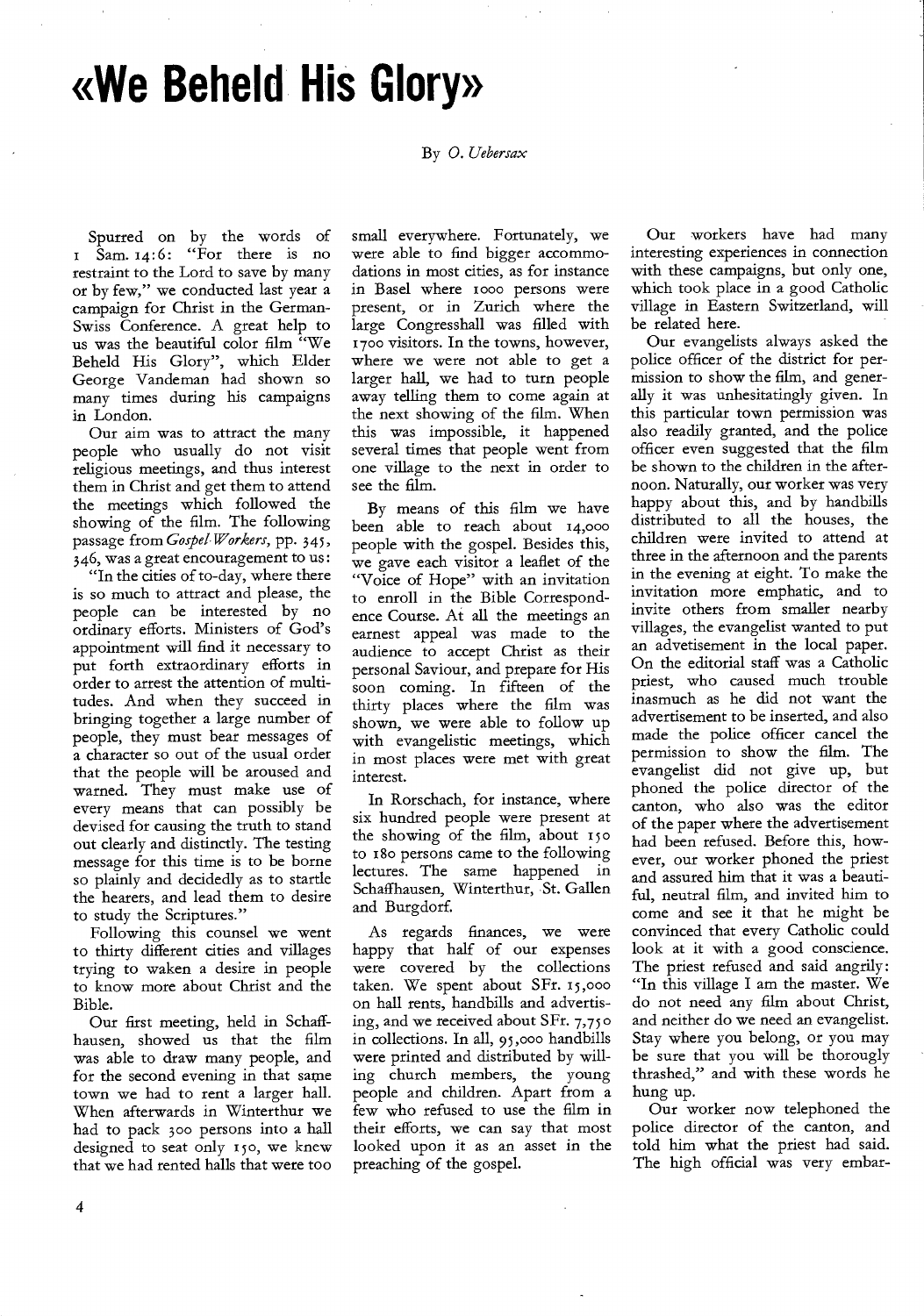

rassed by this and said he would take the case in hand. That same day permission to show the film was given, and the advertisement appeared in the local paper. After this our worker again invited the priest to the children's meeting and asked him whether he did not want to say a few words to them. The priest refused and said he would do all in his power to prevent anybody seeing the film.

Two days later we came to this town where we have just a few Adventists. We arranged everything for the showing of the film, and at first it really looked as if the priest had succeeded in keeping everybody away. Twenty minutes before opening time no children had arrived, whereas in other places many children would have come long before. Five minutes later a couple of boys came into the hall. We asked them whether they wanted to see the film, and they said they did. "Who told you about the film ?" we asked. "It was advertised in the newspaper." "Were you told of the film in the school ?" we asked again. "Yes, the teacher said we should not go, that the film ought to be forbidden, but the chaplain said we should go." We understood by this that the different authorities were not unanimous among themselves. Now the third boy, who told us he was the son of the mayor, said: "My father said, if the

film had been forbidden, he would have inserted an article of protest in the newspaper."

Now we knew that we had quite a few allies, and this gave us courage. In the meantime more children had arrived and were standing outside the hall not daring to come in. We asked the three boys to invite them in, and soon we had about eighty children in the hall. When the church clock struck three, some men came in and seated themselves on the back row; they were the teacher, the chaplain, and a Franciscan padre. We greeted them kindly asking them if they wanted to say something to the children afterwards, but they declined.

Our preacher now told the children to be very attentive during the showing of the film, as he wanted to ask them some questions afterwards.

In the film they would see many different persons, such as the Saviour, the apostles Peter, John and Thomas, and later a very magnificent soldier with a shining helmet on a big horse, the captain Cornelius. At the end he would ask them whom they preferred and why. After the film a small boy said that of all the people in the film he liked the Saviour best. "Why ?" we asked. "Because He was so kind and did not hit the soldier when he hit Him." Quite a conversation followed between the preacher and the children, and at the end he asked them what they had learned from the film. Many different things were suggested like faith, kindness, obedience and prayer. The evangelist then told them that it would be good if they would be more like Jesus, trying every day not to quarrel or fight. If they would be more obedient to their parents and in the school, and would be kind to each other they would be so much happier. Then he added: "How many would like to do something for Jesus today ?" All the hands came up, and he said: "Then go home and tell your parents about this beautiful film you have seen, and invite them to come and see it tonight."

The children must have done a good work, because in the evening there were just as many grown-ups as there had been children in the afternoon; and they must also have liked the film, because the collection taken up that evening was the largest on an average we had from any village where the film had been shown.

These campaigns for Christ, lasting six weeks, are now in the past. The future will show the fruits of the work and the many prayers which accompanied it; but only in eternity will the final results of these experiences be fully known.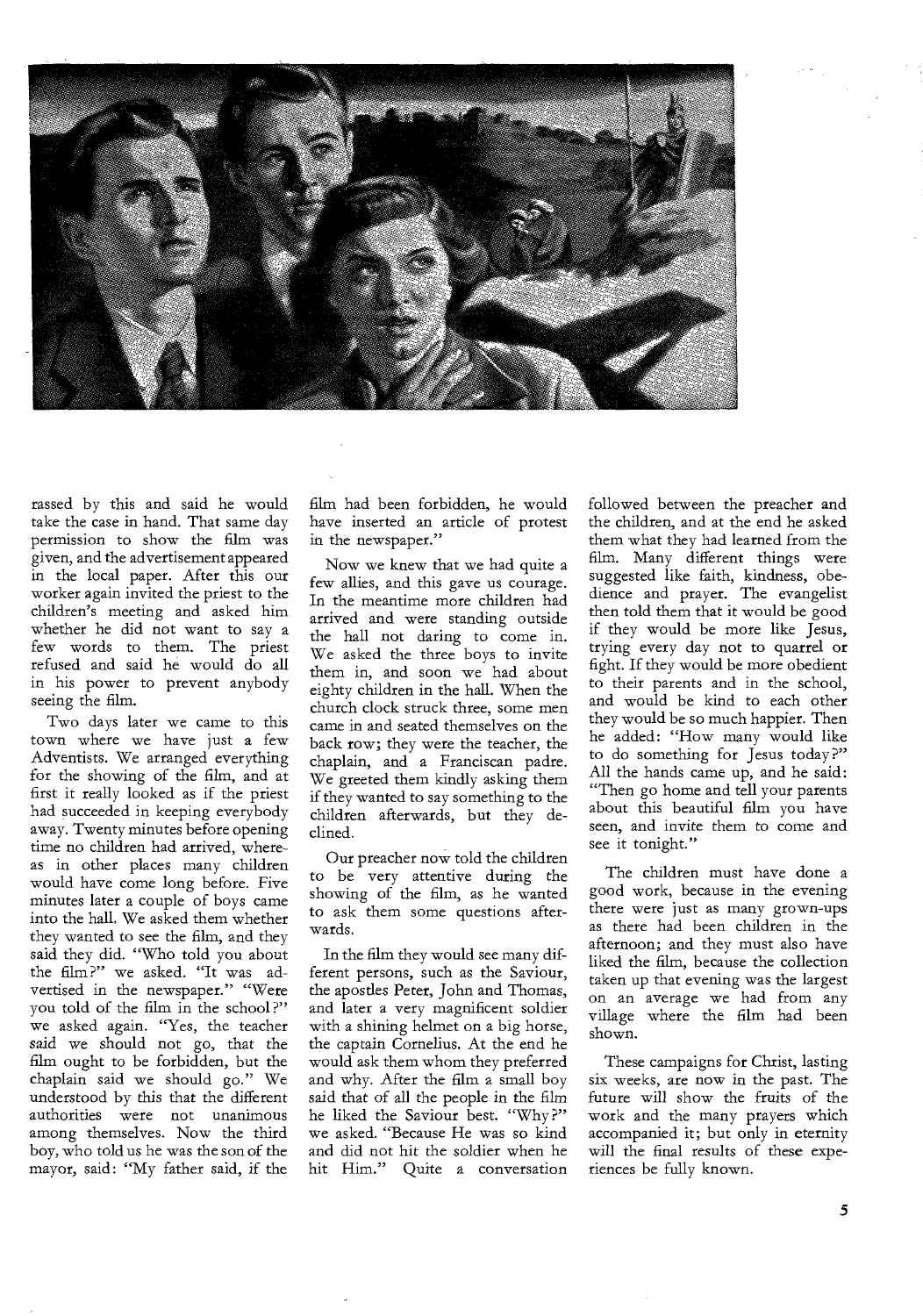### **STATISTICAL REPORT OF THE SOUTHERN EUROPEAN DIVISION OF S.D.A. FOR THE QUARTER ENDING MARCH 31, 1961**

| Name of Conference<br>or Mission                                                                                                                                                                                                                        | ಕ<br>Number o<br>Churches                              | Previous<br>Membership                                           | Baptism        | Vote                               | Letter           | Total Gains     | Apostasy                   | Death                | Letter           | Missing<br>Member                                               | <b>Total</b>                | Gain<br><b>Net</b>                                                   | Present<br>Membership                                            | Active<br>Ord. Minist.        | Honorary<br>$\hat{\mathbf{z}}$   | Active<br>Miss.<br>Cred.      | orary<br>Hon<br>$\bullet$ | Licensed<br>Ministers         | Licensed<br>Missionaries                                 | Bible<br>Instructors                                                                                                                                                         | Elementary<br>School Teach                  | Colporteurs                                                    | <b>Workers</b><br>All other<br>Regular                           | Total Workers                                          | of<br>Schools<br>Number<br>Sabbath                                     | Sabbath School<br>Membership                                     | Average<br>Attendance                                               |
|---------------------------------------------------------------------------------------------------------------------------------------------------------------------------------------------------------------------------------------------------------|--------------------------------------------------------|------------------------------------------------------------------|----------------|------------------------------------|------------------|-----------------|----------------------------|----------------------|------------------|-----------------------------------------------------------------|-----------------------------|----------------------------------------------------------------------|------------------------------------------------------------------|-------------------------------|----------------------------------|-------------------------------|---------------------------|-------------------------------|----------------------------------------------------------|------------------------------------------------------------------------------------------------------------------------------------------------------------------------------|---------------------------------------------|----------------------------------------------------------------|------------------------------------------------------------------|--------------------------------------------------------|------------------------------------------------------------------------|------------------------------------------------------------------|---------------------------------------------------------------------|
| $\mathbf{1}$                                                                                                                                                                                                                                            | $\overline{2}$                                         | 3                                                                | $\overline{4}$ | 5                                  | 6                | $\overline{7}$  | 8                          | -9                   | 10               | 11                                                              | 12                          | 13                                                                   | 14                                                               | 15                            | 16                               | 17                            | 18                        | 19                            | 20                                                       | 21                                                                                                                                                                           | $22\,$                                      | 23                                                             | 24                                                               | 25                                                     | 26                                                                     | 27                                                               | 28                                                                  |
| AUSTRIAN U.C<br>Alpine Conference<br>Danube Conference<br>Total                                                                                                                                                                                         | 19<br>22<br>41                                         | 1183<br>1530<br>2713                                             | 10<br>17<br>27 | $\overline{\phantom{0}}$<br>$\sim$ | 6<br>7<br>-13    | 16<br>24<br>40  | -9<br>10<br>19             | 4<br>8<br>12         | 9<br>7<br>16     | $\overline{\mathbb{Z}}$<br>سيسر                                 | $\substack{22 \\ 25}$<br>47 | $-6$<br>$-1$<br>$-7$                                                 | 1177<br>1529<br>2706                                             | 5<br>7<br>16                  | $\overline{2}$<br>$\overline{2}$ | 5<br>$\mathbf{1}$<br>6        | $\overline{1}$<br>1       | 1<br>$\overline{2}$<br>1<br>4 | 10<br>$\overline{2}$<br>12                               | 5<br>6<br>-11                                                                                                                                                                | $\overline{\phantom{0}}$<br>$\frac{1}{2}$   | 6<br>12<br>18                                                  | $\boldsymbol{2}$<br>$\overline{\phantom{0}}$<br>$\boldsymbol{2}$ | 22<br>19<br>31<br>72                                   | 19<br>22<br>41                                                         | 1367<br>1624<br>2991                                             | 872<br>1054<br>1926                                                 |
| <b>CZECHOSLOVAKIAN U.C.*</b>                                                                                                                                                                                                                            |                                                        |                                                                  |                |                                    |                  |                 |                            |                      |                  |                                                                 |                             |                                                                      |                                                                  |                               |                                  |                               |                           |                               |                                                          |                                                                                                                                                                              |                                             |                                                                |                                                                  |                                                        |                                                                        |                                                                  |                                                                     |
| Total                                                                                                                                                                                                                                                   | 50                                                     | 7505                                                             |                |                                    |                  |                 |                            |                      |                  |                                                                 |                             |                                                                      | 7505                                                             | 43                            | $\overbrace{\hspace{2.5em}}$     |                               |                           | -26                           | 2                                                        |                                                                                                                                                                              |                                             |                                                                |                                                                  | 71                                                     | 160                                                                    | 6000                                                             | 5400                                                                |
| FRANCO-BELGIAN U. C.<br>Belgian Conference<br>French Conference<br>Total                                                                                                                                                                                | 16<br>69<br>85                                         | 1016<br>3682<br>4698                                             | 10<br>9<br>19  | 4<br>8<br>12                       | 14<br>72<br>86   | 28<br>89<br>117 | $\overline{4}$<br>25<br>29 | 3<br>-15<br>- 18     | 9<br>57<br>66    | $\overline{\phantom{a}}$<br>$\overline{\phantom{a}}$            | 16<br>97<br>113             | 12<br>$-8$<br>4                                                      | 1028<br>3674<br>4702                                             | 7<br>-9<br>29<br>45           | $\overline{4}$<br>7<br>-11       | $\mathbf{1}$<br>2<br>$\bf{3}$ | $\bf 2$<br>$\mathbf{2}$   | $\bf 2$<br>12<br>14           | -1<br>$\boldsymbol{2}$<br>8<br>-11                       | $\overline{\phantom{0}}$<br>$\mathbf 7$<br>7                                                                                                                                 | $\mathbf{1}$<br>1                           | $\overline{2}$<br>82<br>84                                     | 6<br>$\frac{2}{4}$<br>12                                         | 14<br>22<br>154<br>190                                 | 18<br>57<br>75                                                         | 1001<br>3612<br>4613                                             | 835<br>2392<br>3227                                                 |
| HUNGARIAN U.C.*                                                                                                                                                                                                                                         |                                                        |                                                                  |                |                                    |                  |                 |                            |                      |                  |                                                                 |                             |                                                                      |                                                                  |                               |                                  |                               |                           |                               |                                                          |                                                                                                                                                                              |                                             |                                                                |                                                                  |                                                        |                                                                        |                                                                  |                                                                     |
| Total                                                                                                                                                                                                                                                   | 163                                                    | 6225                                                             |                |                                    |                  |                 |                            |                      |                  |                                                                 |                             |                                                                      | 6225                                                             | -39                           |                                  | 9                             | $-\cdots$                 | 6                             | 9                                                        |                                                                                                                                                                              |                                             |                                                                |                                                                  | 67                                                     | 175                                                                    | 7000                                                             | 6500                                                                |
| RUMANIAN U.C.*<br>Total                                                                                                                                                                                                                                 | 646                                                    | 35629                                                            |                |                                    |                  |                 |                            |                      |                  |                                                                 |                             |                                                                      | 35629 108                                                        |                               |                                  |                               |                           | $-127$                        |                                                          |                                                                                                                                                                              |                                             |                                                                |                                                                  | 235                                                    | 646                                                                    | 53200                                                            | 48000                                                               |
| SWISS U.C.<br>.<br>French Swiss Conference<br>German Swiss Conference                                                                                                                                                                                   | 27<br>$\overline{31}$                                  | 1504<br>1978                                                     | 10<br>23       | $\overline{\phantom{0}}$<br>3      | 11<br>25         | 21<br>51        | 12<br>1                    | 12<br>$\overline{7}$ | 14<br>24         | $\overline{\phantom{a}}$<br>$\overline{\phantom{a}}$            | 38<br>32                    | $-17$<br>19                                                          | 1487<br>1997                                                     | $\boldsymbol{2}$<br>12<br>12  | $\mathbf{2}$                     | 1                             | $\overline{2}$            | 4<br>$\mathbf{1}$             | 4<br>4                                                   | $\overline{\phantom{0}}$<br>3                                                                                                                                                | $\frac{2}{3}$                               | 16<br>15                                                       | $\overline{\phantom{0}}$<br>$\overline{\mathbf{4}}$              | 3<br>38<br>47                                          | 31<br>27                                                               | 1862<br>1408                                                     | 1216<br>1146                                                        |
| Total                                                                                                                                                                                                                                                   | 58                                                     | 3482                                                             | 33             | 3                                  | -36              | 72              | 13                         | -19                  | 38               |                                                                 | 70                          | $\overline{2}$                                                       | 3484                                                             | 26                            | $\overline{2}$                   | $\mathbf{2}$                  | 2                         | 5                             | 8                                                        | 3                                                                                                                                                                            | 5                                           | -31                                                            | 4                                                                | 88                                                     | 58                                                                     | 3270                                                             | 2362                                                                |
| YUGOSLAVIAN U.C.*<br>Total                                                                                                                                                                                                                              | 230                                                    | 8573                                                             |                |                                    |                  |                 |                            |                      |                  |                                                                 |                             | ---                                                                  | 8573                                                             | 33                            | $\overline{\phantom{a}}$         | 1                             | $-\!-\!$                  | -11                           | 5                                                        | - 11                                                                                                                                                                         | $\frac{1}{2}$                               | $\overline{\phantom{a}}$                                       |                                                                  | 61                                                     | 300                                                                    | 9100                                                             | 8600                                                                |
| ANGOLA U.M.<br>Bongo<br>Mission<br>Cuale<br>Mission<br>Lucusse<br>Mission<br>Mission<br>Luz<br>Namba<br>Mission<br>Nova Lisboa Mission<br>Quilengues Mission<br>Saint Thomas Mission<br>European Churches                                               | 23<br>1<br>$\mathbf{1}$<br>5<br>1<br>22<br>1<br>1<br>4 | 5987<br>1457<br>318<br>1647<br>1523<br>2867<br>160<br>268<br>269 | 3<br>4         | $\overline{\phantom{0}}$           | $\boldsymbol{3}$ | 3<br>7          | ----<br>$6\phantom{1}6$    | 2<br>8               | ----<br>-5<br>15 | 5<br>ш,<br>$\overline{\phantom{0}}$<br>$\overline{\phantom{a}}$ | 9<br>9<br>5<br>5<br>29      | - 9<br>$-9$<br>- 5<br>-<br>$\overline{\phantom{a}}$<br>$-2$<br>$-22$ | 5987<br>1448<br>318<br>1638<br>1518<br>2867<br>160<br>266<br>247 | 6<br>3<br>2<br>1<br>$\bf{2}$  |                                  | -1                            |                           | 4<br>18<br>5<br>14<br>1<br>1  | 15<br>-1<br>з<br>2<br>$\bf{2}$<br>$\mathbf{1}$<br>3<br>5 | $\overline{\phantom{0}}$<br>$\overline{\phantom{0}}$<br>$\overline{\phantom{0}}$<br>and and the contract of the con-<br>$\overline{\phantom{a}}$<br>$\overline{\phantom{0}}$ | 40<br>25<br>11<br>29<br>15<br>18<br>11<br>3 | 5                                                              | —                                                                | 31<br>63<br>37<br>16<br>40<br>21<br>34<br>14<br>7<br>8 | 74<br>57<br>13<br>104<br>13<br>56<br>$\mathbf{1}$<br>$\mathbf{1}$<br>6 | 7730<br>6844<br>791<br>5545<br>2921<br>5462<br>501<br>347<br>541 | 1884<br>3937<br>208<br>$-416$<br>3711<br>11035<br>240<br>445<br>307 |
| Total                                                                                                                                                                                                                                                   | 59                                                     | 14496                                                            | $\mathbf{7}$   | $\sim$                             | 3                | 10              | 22                         | 10                   | 20               | $5\phantom{.0}$                                                 | 57                          |                                                                      | $-47$ 14449                                                      | 29                            | 1                                | $\mathbf{1}$                  |                           | 51                            | 32                                                       | $\overline{\phantom{m}}$                                                                                                                                                     | 152                                         | 5                                                              | $\overline{\phantom{a}}$                                         | 271                                                    | 325                                                                    | 30682                                                            | 22183                                                               |
| EQUATORIAL AFRICAN U.M. .<br>East<br>$Mission \ldots \ldots$<br>Kribi<br>Mission<br>Nanga-Eboko<br>$Mission \ldots \ldots$<br>North Cameroun Mission<br>Sangmélima<br>Mission<br>Yaoundé<br>$Mission \ldots \ldots$<br>Bangui<br><b>Mission Station</b> | 8<br>6<br>12<br>$\overline{2}$<br>$\mathbf{2}$<br>6    | 1737<br>403<br>3070<br>456<br>545<br>1091<br>$\mathbf 2$         | 11<br>15       |                                    |                  | 11<br>15        |                            | 7                    |                  | 8                                                               | 15<br>$\overline{2}$        | - 4<br>--<br>$-2$<br>15                                              | 1733<br>403<br>3070<br>456<br>543<br>1106<br>$\mathbf{2}$        | $\overline{2}$<br>3<br>2<br>4 |                                  |                               |                           | 1<br>$\overline{2}$           | $\overline{7}$<br>4<br>12<br>$\overline{2}$<br>5<br>3    | 21<br>-5<br>24<br>10<br>$\mathbf{2}$<br>11                                                                                                                                   | 34<br>23<br>37<br>7<br>23<br>46             | $\overline{\phantom{0}}$<br>$\overline{\phantom{a}}$<br>$\sim$ | 27<br>3<br>$\boldsymbol{2}$<br>-5<br>1<br>                       | 36<br>70<br>37<br>83<br>22<br>34<br>64                 | 46<br>24<br>53<br>36<br>13<br>26<br>$\overline{1}$                     | 4826<br>1249<br>5550<br>888<br>1391<br>3662<br>17                | 2892<br>860<br>3924<br>1197<br>731<br>2231<br>16                    |
| Total                                                                                                                                                                                                                                                   | 36                                                     | 7304                                                             | 26             |                                    |                  | 26              |                            | 9                    |                  | 8                                                               | 17                          | 9                                                                    | 7313                                                             | 17                            | $\sim$                           | 9                             | -                         | 6                             | 33                                                       | 73                                                                                                                                                                           | 170                                         | $\overline{\phantom{a}}$                                       | 38                                                               | 346                                                    | 199                                                                    | 17583                                                            | 11851                                                               |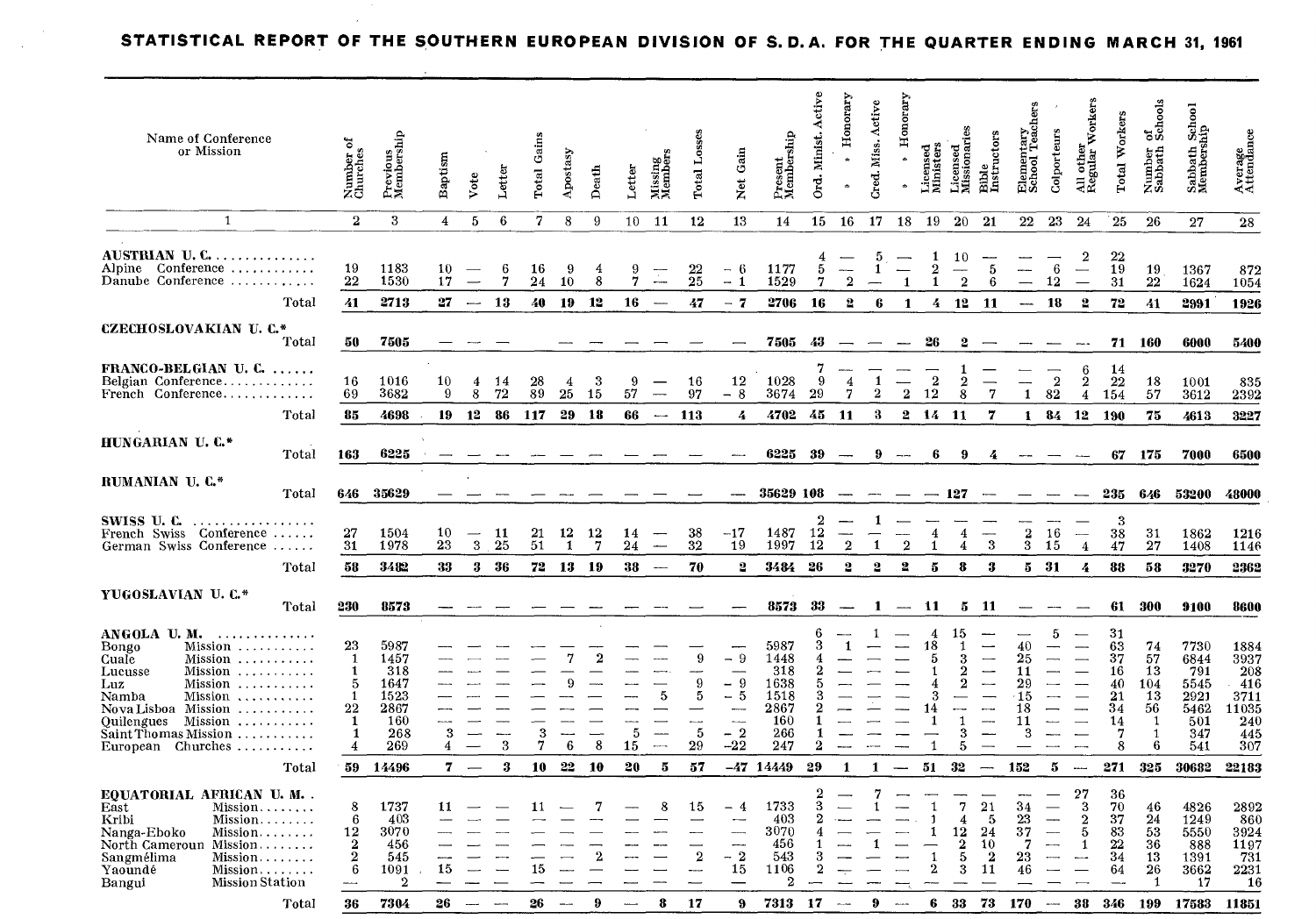| INDIAN OCEAN U.M.                                                                                              |                                                                                                                               |                                            |                                                         |                            |                          |                     |                                                   |                |                          |                |                                          |                                                                           |                                    |                                                             |     |    |                          |                          |    |     |                                    |                          |                                                  |                               | $^{\circ}10$ .                                         |                                |                                                               |                                                             |
|----------------------------------------------------------------------------------------------------------------|-------------------------------------------------------------------------------------------------------------------------------|--------------------------------------------|---------------------------------------------------------|----------------------------|--------------------------|---------------------|---------------------------------------------------|----------------|--------------------------|----------------|------------------------------------------|---------------------------------------------------------------------------|------------------------------------|-------------------------------------------------------------|-----|----|--------------------------|--------------------------|----|-----|------------------------------------|--------------------------|--------------------------------------------------|-------------------------------|--------------------------------------------------------|--------------------------------|---------------------------------------------------------------|-------------------------------------------------------------|
| Antsirabe<br>Fianarantsoa<br>Majunga<br>Mauritius<br>Réunion<br>Sevchelles<br>Tamatave<br>Tananarive<br>Tulear | Mission<br>$Mission$<br>Mission<br>Mission<br>Mission<br>Mission<br>$Mission$<br>Mission<br>Mission<br>$\ldots \ldots \ldots$ | 9<br>11<br>11<br>14<br>9<br>10<br>36<br>-1 | 296<br>405<br>1144<br>433<br>78<br>273<br>1700<br>ومسوء | 29<br>15<br>49<br>17<br>28 |                          | 234<br>5<br>8<br>49 | -234<br>29<br>15<br>54<br>مستند<br>25<br>28<br>49 | 23<br>4<br>--- | 4<br>3<br>$\overline{2}$ | 49<br>8<br>237 | $\sim$<br>--<br>$\overline{\phantom{0}}$ | 14<br>49<br>$-$<br>$^{\circ}$ 15<br>--<br>31<br>--<br>13<br>239<br>$-211$ | 220<br>20<br>23<br>---<br>12<br>49 | 220<br>276<br>420<br>1167<br>433<br>78<br>285<br>1489<br>49 |     |    |                          |                          |    |     | ---                                | ሳ<br>8<br>16<br>12<br>34 | سيد<br>$\overline{2}$<br>$\overline{\mathbf{2}}$ | —<br>-1<br>$\sim$<br>—-<br>11 | 12<br>22<br>34<br>6<br>2<br>22<br>61<br>$\mathfrak{D}$ | -9<br>20<br>15<br>9<br>36<br>3 | 287<br>370<br>1310<br>1051<br>430<br>86<br>859<br>3020<br>140 | 230<br>210<br>800<br>589<br>350<br>55<br>708<br>2186<br>-90 |
|                                                                                                                | Total                                                                                                                         | 102                                        | 4329                                                    | 138                        | $\overline{\phantom{a}}$ | 296 434             |                                                   | 29             | 10                       | 303            | 4                                        | 346                                                                       | -88                                | 4417                                                        | 27  | 3  |                          | $\overline{\phantom{a}}$ | 13 | -32 | 2                                  | 76                       | -11                                              |                               | 12 178                                                 | 112                            | 7553                                                          | 5218                                                        |
| ITALIAN U.M.<br>Italian<br>Sardinia Mission Station                                                            | .<br>Mission<br>$\cdots$                                                                                                      | 55<br>$\boldsymbol{2}$                     | 2758<br>44                                              | 16                         |                          |                     | 35                                                |                |                          | 23             |                                          |                                                                           |                                    | 2752<br>44                                                  | 16. |    |                          |                          |    | 10  |                                    |                          |                                                  | --                            | 30<br>83                                               | 90<br>$\overline{2}$           | 3158<br>-50                                                   | 3040<br>37                                                  |
|                                                                                                                | Total                                                                                                                         | 57                                         | 2802                                                    | 16                         | 2                        | 17                  | 35                                                | 11             | 7                        | 23             | $\overline{\phantom{a}}$                 | $41 -$                                                                    | - 6                                | 2796                                                        | 25  | -6 | 2                        |                          | 15 | 18  | 2                                  | --                       | 44                                               |                               | 1 1 1 4                                                | 92                             | 3208                                                          | 3077                                                        |
| NORTH AFRICAN U.M.<br>Algerian-Tunisian Mission<br>Moroccan                                                    | $\cdots$<br>Mission<br>$\sim$ $\sim$ $\sim$ $\sim$ $\sim$                                                                     | 13<br>7                                    | 637<br>238                                              | 9                          |                          | 2                   | 15<br>2                                           |                |                          | 18             |                                          | 22<br>$2^{\circ}$                                                         | $\overline{\phantom{m}}$           | 630<br>238                                                  |     |    |                          |                          |    |     |                                    |                          |                                                  |                               | 15<br>9                                                | 12<br>9                        | 558<br>228                                                    | 709<br>234                                                  |
|                                                                                                                | Total                                                                                                                         | 20                                         | 875                                                     | 9                          | $\overline{\phantom{a}}$ | 8                   | 17                                                |                |                          | 20             |                                          | $24 -$                                                                    | 7                                  | 868                                                         | 11  |    | $\mathbf{2}$             |                          |    |     |                                    |                          |                                                  |                               | 29                                                     | 21                             | 786                                                           | 943                                                         |
| PORTUGUESE U.M.<br>Azores<br>Cape Verde Mission<br>Madeira<br>Portuguese Conference                            | . <i>. .</i> .<br>Mission<br>Mission                                                                                          | 3<br>4<br>22                               | 150<br>307<br>148<br>1855                               | 11<br>27                   | --                       | 3                   | 14<br>68                                          | 9              | 16                       | 10<br>48       | $\sim$<br>$-\!$                          | 11<br>$73 -$                                                              | 5<br>---<br>-3<br>.5               | 155<br>307<br>151<br>1850                                   |     |    |                          |                          |    |     |                                    |                          | 16                                               | ---<br>$\overline{2}$         | $\mathbf{2}$<br>41                                     | 24                             | 168<br>432<br>238<br>2221                                     | 122<br>300<br>197<br>1675                                   |
|                                                                                                                | Total                                                                                                                         | 30                                         | 2460                                                    | 49                         | $\mathbf{2}$             | 45                  | 96                                                | 16             | -17                      | 60             | $\longrightarrow$                        | 93                                                                        | -3                                 | 2463                                                        | 12  | 3  | $\overline{\phantom{a}}$ | -6                       | 10 | 7   |                                    |                          | $2\quad 20$                                      | $\bf{2}^-$                    | - 63                                                   | 40                             | 3059                                                          | 2294                                                        |
| <b>BULGARIAN</b><br><b>GREEK</b><br><b>ISRAEL</b><br>MOZAMBIOUE<br><b>SENEGAL</b><br><b>SPANISH</b>            | Mission.*<br>Mission<br>Mission<br>Mission<br>Mission.<br>Church                                                              | -39<br>6<br>16<br>$\mathbf{1}$<br>19       | 3197<br>215<br>-37<br>2070<br>17<br>1511                | 4<br>10<br>18              |                          | 3<br>20             | 15<br>38                                          |                | 8                        |                |                                          | 14<br>38                                                                  |                                    | 3197<br>215<br>43<br>2071<br>18<br>1511                     |     |    |                          |                          |    |     | <b>Service</b><br>$\boldsymbol{3}$ | 9                        | 12                                               | 8                             | 23<br>10<br>2<br>47<br>43                              | 39<br>2<br>36<br>21            | 2672<br>230<br>-46<br>8243<br>18<br>1982                      | 2200<br>190<br>-39<br>7918<br>-23<br>1653                   |

Architectural

75 G. A.

#### **RECAPITULATION**

| Austrian<br>Franco-Belgian<br>Hungarian*<br>Rumanian*<br><b>Swiss</b><br>Yugoslavian*<br>Angola<br>Eq. Afr.<br>Indian Ocean | Union Conference<br>Czechoslovakian* Union Conference<br>Union Conference<br>Union Conference<br>Union Conference<br>Union Conference<br>Union Conference<br>Union Mission.<br>Union Mission<br>Union Mission. | 41<br>50<br>85<br>163<br>646<br>58<br>230<br>59<br>36<br>102 | 2713<br>7505<br>4698<br>6225<br>35629<br>3482<br>8573<br>14496<br>7304<br>4329 | 27<br>---<br>19<br>33<br>26<br>138 | 12<br>3<br>$\frac{1}{2} \left( \frac{1}{2} \right) \left( \frac{1}{2} \right) \left( \frac{1}{2} \right) \left( \frac{1}{2} \right) \left( \frac{1}{2} \right) \left( \frac{1}{2} \right) \left( \frac{1}{2} \right) \left( \frac{1}{2} \right) \left( \frac{1}{2} \right) \left( \frac{1}{2} \right) \left( \frac{1}{2} \right) \left( \frac{1}{2} \right) \left( \frac{1}{2} \right) \left( \frac{1}{2} \right) \left( \frac{1}{2} \right) \left( \frac{1}{2} \right) \left( \frac$ | 13<br>-86<br>36<br>296 | 40<br>-17<br>72<br>10.<br>26<br>434 | 19<br>29<br>13<br>22<br>29 | 18<br>19<br>10 | 16<br>66<br>38<br>20<br>303 | 47<br>113<br>70<br>57<br>346 | $\rightarrow$<br>$-47$<br>88  | 2706<br>7505<br>4702<br>6225<br>35629<br>3484<br>8573<br>14449<br>7313<br>4417 | 108<br>26   |    |    |          | 13         | 33             | 73   | $\overline{\phantom{a}}$<br>Ð.<br>152<br>70<br>76 | 18<br>84<br>31 | 12<br>-4<br>38 | 240<br>72<br>190<br>235<br>88<br>'346<br>178 | 41<br>160<br>75<br>175<br>646<br>58<br>300<br>325<br>199<br>112 | 2991<br>6000<br>4613<br>7000<br>53200<br>3270<br>9100<br>30682<br>17583<br>7553 | 1926<br>5400<br>3227<br>6500<br>48000<br>2362<br>8600<br>22183<br>11851<br>5218 |
|-----------------------------------------------------------------------------------------------------------------------------|----------------------------------------------------------------------------------------------------------------------------------------------------------------------------------------------------------------|--------------------------------------------------------------|--------------------------------------------------------------------------------|------------------------------------|---------------------------------------------------------------------------------------------------------------------------------------------------------------------------------------------------------------------------------------------------------------------------------------------------------------------------------------------------------------------------------------------------------------------------------------------------------------------------------------|------------------------|-------------------------------------|----------------------------|----------------|-----------------------------|------------------------------|-------------------------------|--------------------------------------------------------------------------------|-------------|----|----|----------|------------|----------------|------|---------------------------------------------------|----------------|----------------|----------------------------------------------|-----------------------------------------------------------------|---------------------------------------------------------------------------------|---------------------------------------------------------------------------------|
| Italian<br>North African<br>Portuguese<br>Bulgarian*<br>Greek<br>Israel<br>Mozambique<br>Senegal                            | Union Mission<br>Union Mission.<br>Union Mission.<br>Mission<br>Mission<br>Mission<br>Mission<br>Mission                                                                                                       | 57<br>20<br>30<br>39<br>16                                   | 2802<br>875<br>2460<br>3197<br>215<br>37<br>2070<br>17                         | 16<br>49<br>10<br>---              |                                                                                                                                                                                                                                                                                                                                                                                                                                                                                       |                        | 35<br>96                            | ın                         |                | 23<br>$_{20}$<br>60         | 41<br>24<br>93<br>14         | $\overline{\phantom{0}}$<br>- | 2796<br>868<br>2463<br>3197<br>215<br>43<br>2071<br>18                         | 25          |    |    |          | ۱ħ<br>10   | 18             |      |                                                   | 20             |                | 14<br>29<br>63<br>23<br>10                   | -92<br>21<br>40<br>39<br>36<br>$2^{\circ}$                      | 3208<br>786<br>3059<br>2672<br>230<br>46<br>8243<br>18<br>1982                  | 3077<br>943<br>2294<br>2200<br>190<br>39<br>7918<br>23<br>1653                  |
| Spanish<br><b>TOTALS 1st QUARTER, 1961</b><br>TOTALS 1st OUARTER, 1960                                                      | Church                                                                                                                                                                                                         | 19<br>1659<br>1637                                           | 1511<br>108138<br>103665                                                       | 18<br>356<br>2987                  | 23<br>331 1656                                                                                                                                                                                                                                                                                                                                                                                                                                                                        | 528                    | 49741021                            | 154                        | 114<br>626     | 575<br>1610                 | -38<br>860<br>3257           | 47<br>1717                    | 1511<br>108185<br>105382                                                       | 484<br>-477 | 24 | 51 | 12<br>12 | 191<br>180 | 352<br>383 115 | -118 | 434<br>399                                        | -231<br>195    | -256<br>245    | 2157<br>2081                                 | 2349<br>2379                                                    | 162236<br>156099                                                                | 133604<br>132992                                                                |

**\* No** Report